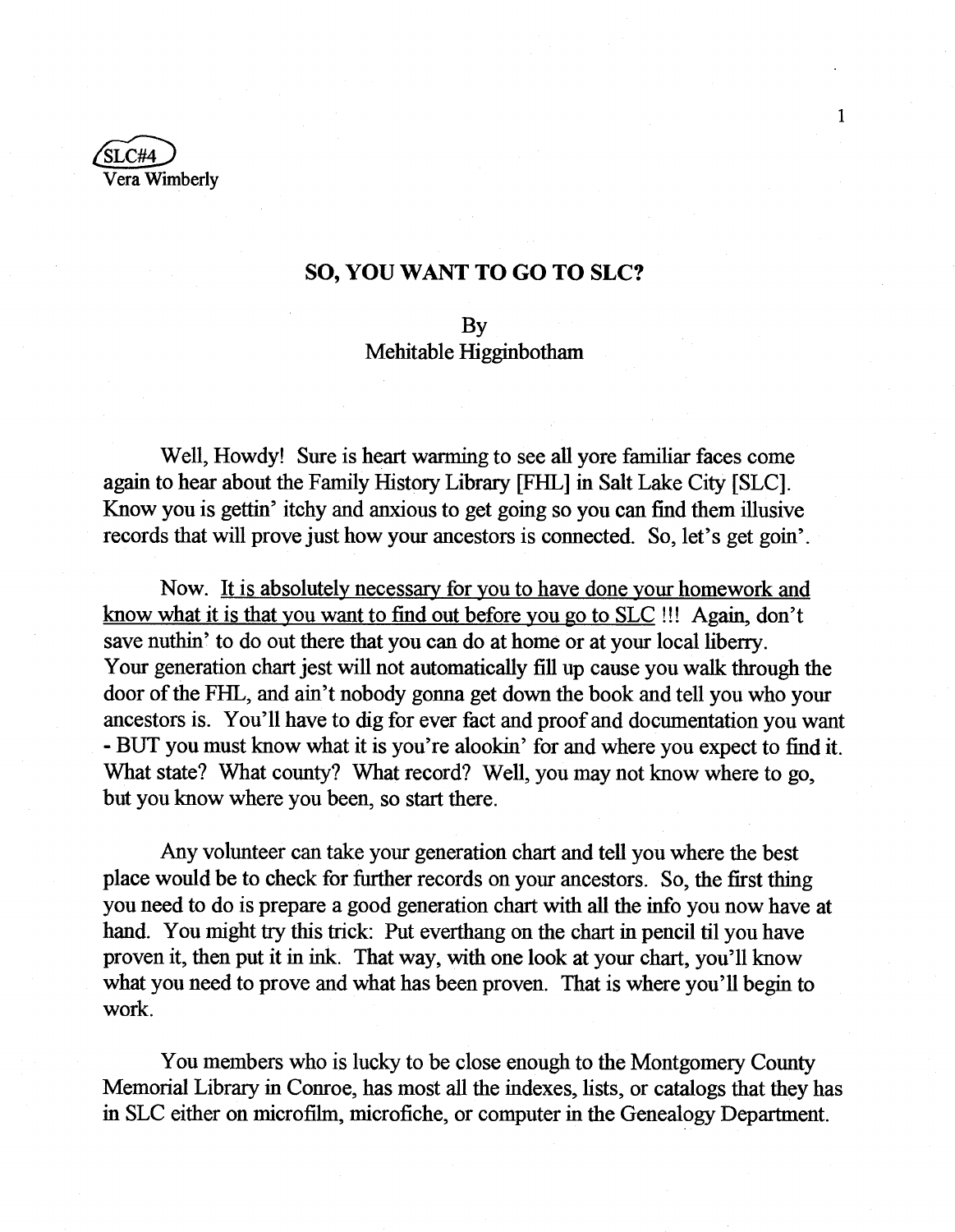Others may find an LDS Branch right near you. Use it.

When you mention Ancestral File, IGI, & FamilySearch , most all of you have done used them either at the Branch LDS library or the main Montgomery Co. Memorial Library, Genealogy Department, or at home on your own computer. Gather as much material as you can from these sources, including the FHL catalog. That will tell you if they have the particular records you want to see on hand, or if n you should plan to work on some other family. And don't forget to write down all them Dewey call numbers  $\&$  all them film numbers. You ain't gonna get nowheres without 'em. That way when you get to SLC you can hit the ground runnin'. You don't have to first find numbers so you can fetch film or books.

The Ancestral File. This file has been created from pedigree charts and family group records submitted by LDS Church members and others since Jul 1979. Just a word of caution. The info in this collection ain't never been verified by the FHL. Some may contain inaccurate or incomplete info - but they will give you a name of the submitter who you might contact for further info. It's not necessary for the LDS member to prove relationships and sometimes dates and places is done guessed at.

The IGI: The International Genealogical Index. Here again, use only as clues.

The Original Documents [ Courthouse records]. THIS IS THE MAIN REASON FOR GOING TO SLC. Housed in the liberry are absolutely millions of rolls of films. All County records. While many of the Genealogy Societies are putting their county records online, they's only abstracts or indexes. Even if you find an abstract, you jest must look at the original record. So, why not go to the horse's mouth to begin with! Don't be lulled into thinking that you can find on internet all the county records that are on film at SLC. It just ain't so!

FYI. These rolls of film is so valuable, the original is kept in climate controlled vaults in a mountain near SLC. If a film is lost and can't be located, they have a copy for you within hours.

The Genealogy Library Catalog [GLC ]- Locality section is now on computer. You can copy down the call numbers or you can make copies of the different pages you think you might need.